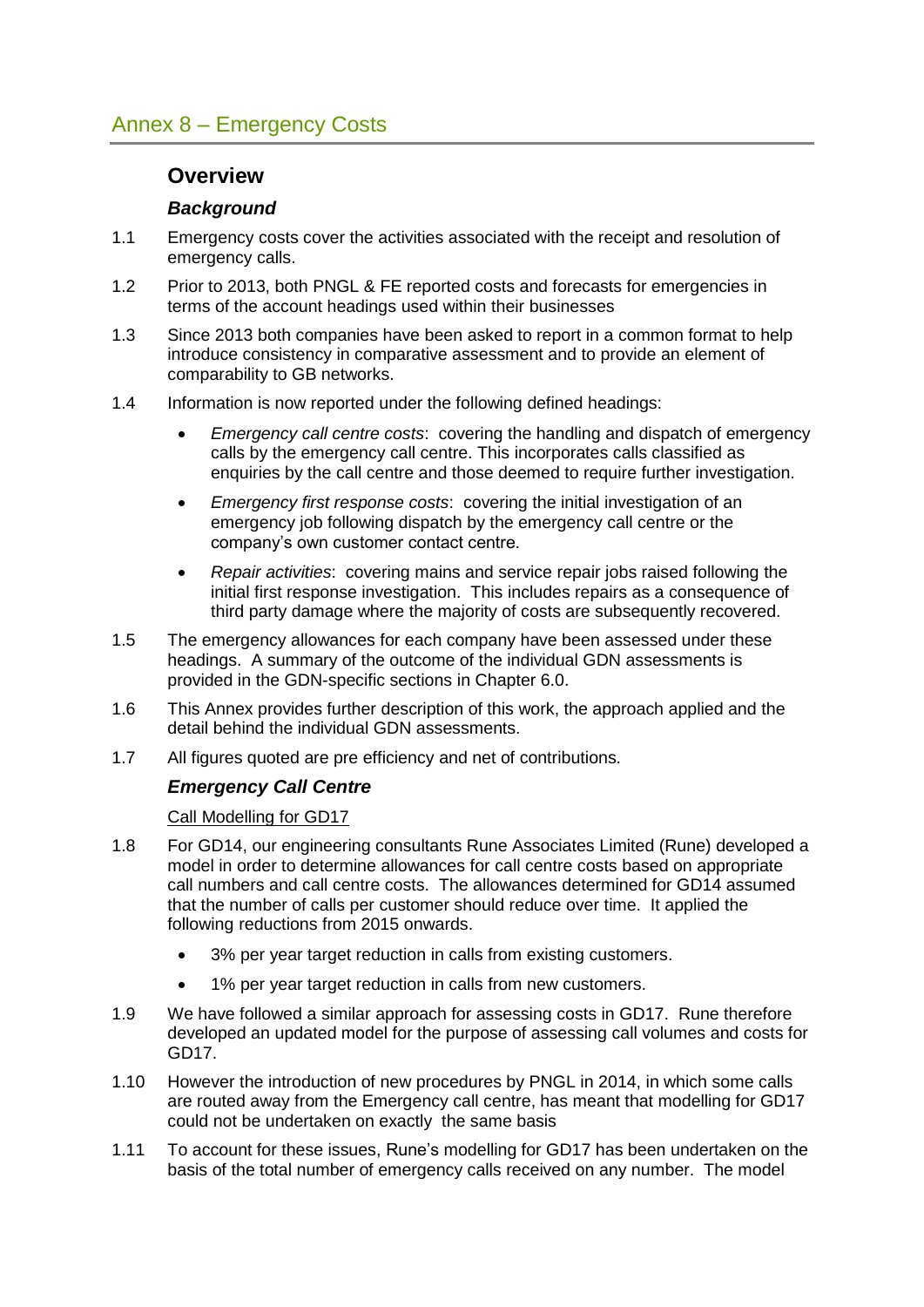allows the number arriving at the call centre to be identified within the overall total. Some assumptions have been made in order to normalise projected call numbers against historic data within the revised model format.

- 1.12 As in GD14, the model assumes that the trend for number of calls per 10,000 customers should demonstrate a reduction. This is based on the increasing scale of the established customer base relative to the level of new customer connections which may initially generate a higher emergency call rate. The GD17 model continues to assume a higher number of calls for new customers compared to existing customers to account for this.
- 1.13 The principles and assumptions applied in GD17 assessment are as follows:
	- Actual call volumes for 2012, 2013 and 2014 provide the basis for the model.
	- Based on experience and the level of installation problems, calls from new customers in year are expected to be higher than from existing customers. The model assumes 1,643 calls per 10,000 existing customers and 4,404 per 10,000 new customers.
	- 3% per year target reduction in calls from existing customers from 2018, resulting in 1,411 calls per 10,000 customers in 2022.
	- 1% per year target reduction in calls from new customers from 2015, resulting in 4,189 calls per 10,000 customers in 2022.
	- Forecast call numbers are derived from the forecast number of customers.
	- Fixed costs and unit rates from the contract with National Grid have been used to estimate the costs from the modelled call numbers for the call centre.
- 1.14 The target reduction percentages and the approach to the timing of their application have been carried forward from GD14.
- 1.15 We will engage with the companies following the draft determination to establish if any additional information can be provided to help validate the model assumptions. If this is the case we will take this into consideration for the final determination.

#### Emergency Call Centre Contract

- 1.16 PNGL and FE both contract emergency call handling services to National Grid. National Grid is an experienced service provider which delivers the gas emergency service for the whole of GB. The scale of its operation also provides opportunities to accommodate a rapid increase in the number of calls during incidents on a "best endeavours basis".
- 1.17 The contracts established with National Grid run until 2019 and were originally based on a fixed management fee covering around one third of the costs. The remainder was based on the number of calls received.
- 1.18 In GD14 we determined that the overall costs of the service appeared relatively high. We highlighted the potential for PNGL and FE to consider other delivery models which might result in lower costs. Recommendations included taking a collaborative approach to procurement of services and considering the potential for establishing a local emergency contact centre. Whilst there are indications that the viability of alternative models have been considered individually, there is no evidence of significant collaboration since GD14.
- 1.19 In 2014 PNGL implemented procedural changes which allowed it to reroute a significant proportion of its non-emergency meter calls away from National Grid. This reduced the overall combined cost of the emergency call centre services by almost 22% compared to the total GD14 allowance. This addressed many of our previous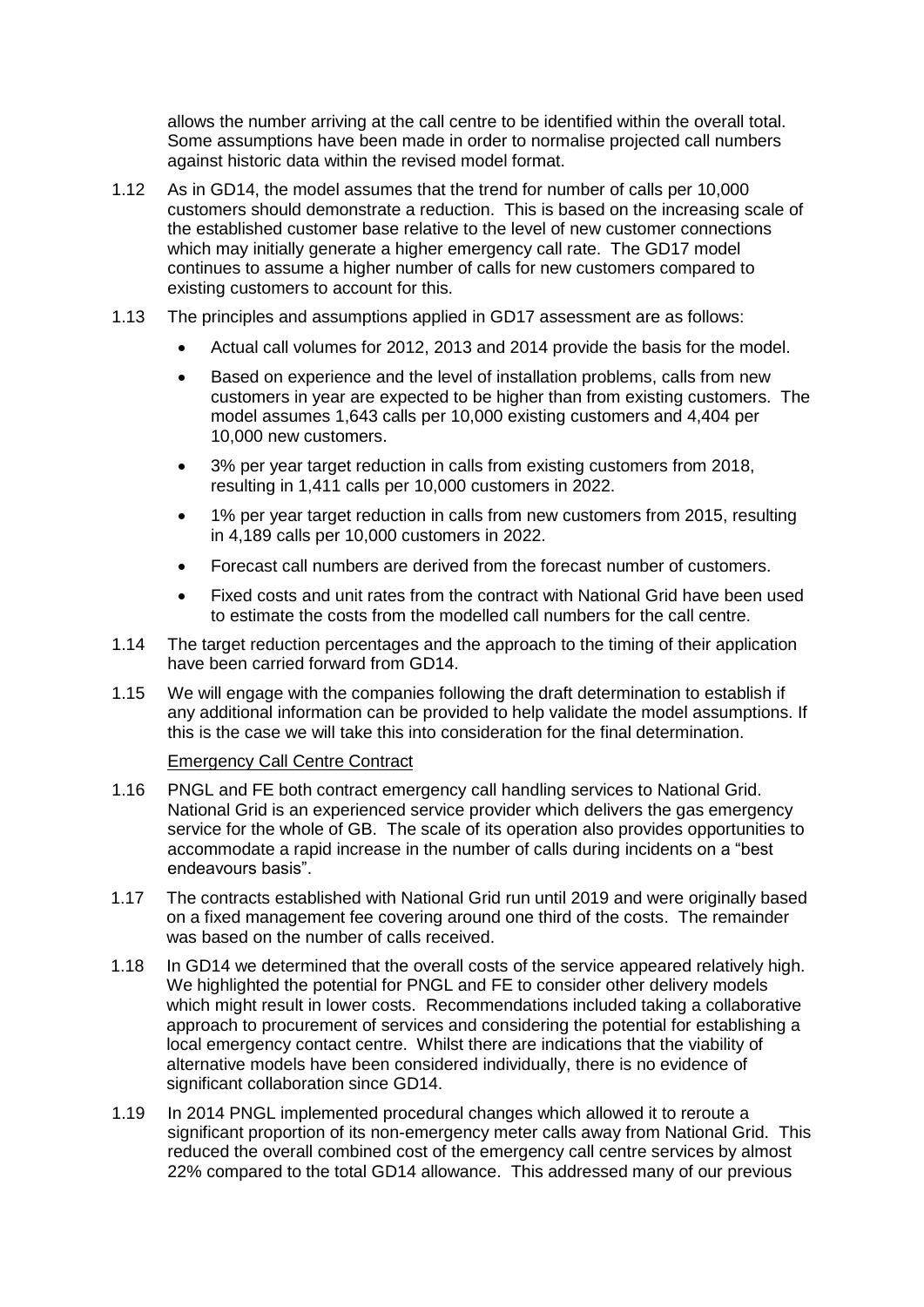concerns in relation to the overall cost of the service and we acknowledge and welcome the work undertaken by PNGL in this regard.

- 1.20 The changes however reduced revenue below the level required for National Grid to provide a secure 24/7 service. This led National Grid to propose revised contract arrangements which are almost entirely based on a fixed management fee up to a call threshold. The combined fee covers the minimum cost required for providing a secure service to both companies. A variable cost element has also been retained to allow National Grid to bring in additional resources when call volumes exceed the threshold during periods of high demand.
- 1.21 The revised contract came into effect in January 2016 for PNGL and we understand that it will come into effect for FE shortly. The draft determination assessment assumes that the fees and rates defined in the new contracts will apply during GD17.
- 1.22 We recognise the importance of the maintenance of a viable and secure 24/7 emergency contact service for gas customers in Northern Ireland. The revised delivery model provides this and the minimum number of operators on which the management fee is based appears reasonable.
- 1.23 However the ability of either company to reduce costs within a combined call volume which exceeds the minimum cost recovery requirement is more limited than under previous arrangements and the need for contract renegotiation is not clear. Based on the combined call volumes submitted for GD17, we estimate that the revenue generated through the original contracts would have exceeded National Grid's minimum cost recovery requirement from 2016 onwards. If SGN also use this service, the inclusion of its customers would increase this headroom further.
- 1.24 This interaction with National Grid provides a clear example of how the more collaborative approach proposed in GD14 might have helped to inform the negotiations and could have potentially resulted in a different outcome.
- 1.25 We would therefore again reiterate the need for the companies to continue to look at the options for procuring emergency call handling services in a collaborative manner, particularly with SGN entering the market.
- 1.26 In doing so we expect the companies to be able to clearly demonstrate that they have taken a collaborative approach and that the arrangements adopted deliver the best outcome for Northern Ireland consumers on an ongoing basis. Opportunities for cross utility collaboration could also form part of this process.

#### *Emergency First Response*

- 1.27 Modelled call numbers have also been used to assess the level of emergency jobs for the first response assessment.
- 1.28 The GD17 assessment assumes that if the proportion of calls in each category remains the same, the target reduction applied to emergency call numbers would reduce the number of calls that result in a job.
- 1.29 Emergency job numbers have been aligned with the modelled call numbers on this basis. Unit rates have then been applied to determine an appropriate allowance for GD17.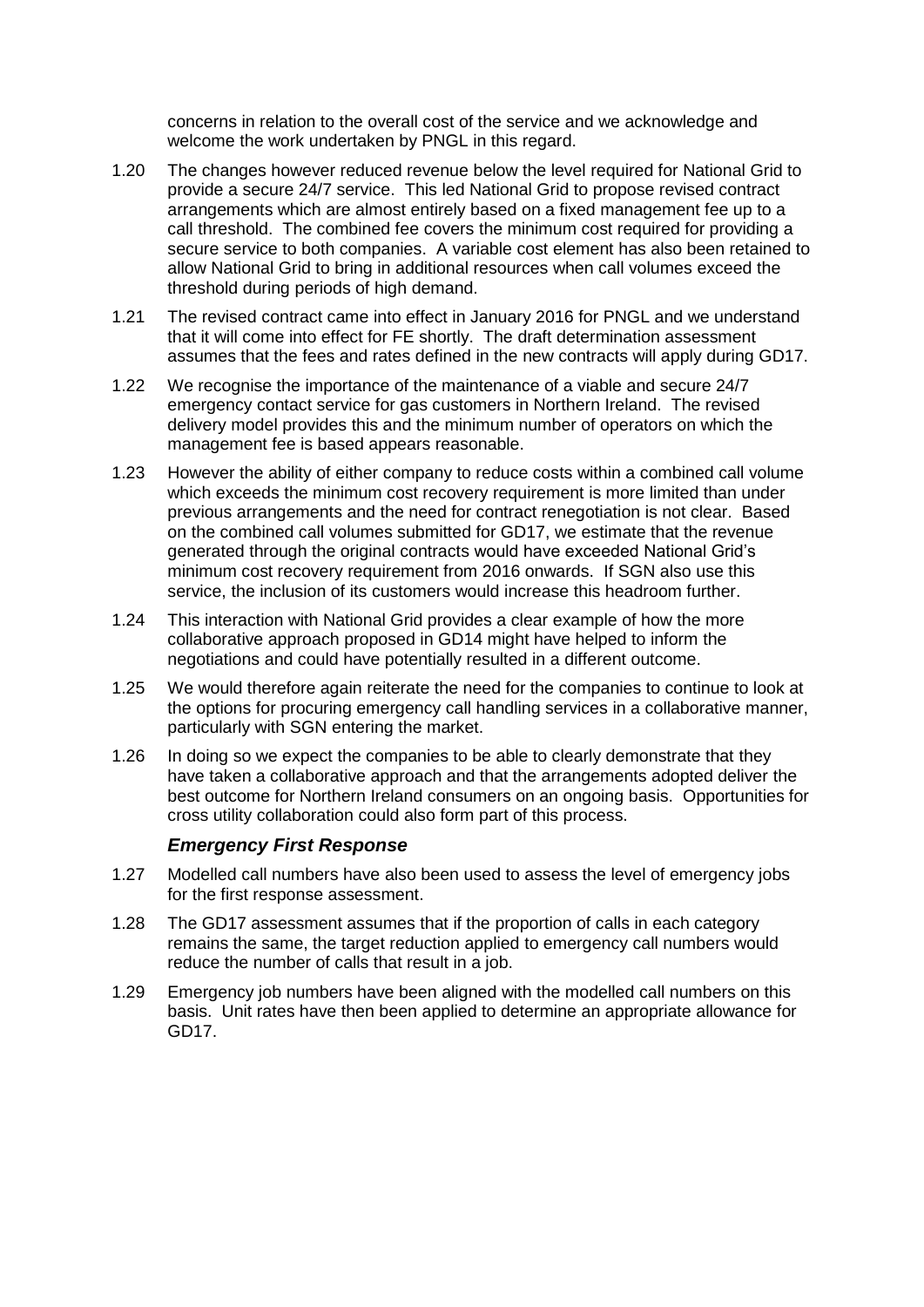# **FE Emergency Costs**

### *Overview*

- 1.30 FE has requested a total allowance of £1.3 million in 2017 rising to £2.0 million in 2022, to cover the cost of the emergency call centre, emergency first response and repairs. For comparison, historical actual costs for 2013-2014 averaged around £0.8 million.
- 1.31 [Table 1](#page-3-0) summarises the emergency costs submitted by FE under each emergency expenditure category.

|                        | 2017  | 2018  | 2019  | 2020  | 2021  | 2022  | <b>GD17</b><br><b>Total</b> |
|------------------------|-------|-------|-------|-------|-------|-------|-----------------------------|
| Call centre (£k)       | 399   | 414   | 405   | 421   | 441   | 462   | 2,543                       |
| First response (£k)    | 895   | 990   | 1.089 | 1,195 | 1.315 | 1.438 | 6,922                       |
| Repair activities (£k) | 53    | 56    | 59    | 62    | 66    | 69    | 366                         |
| Total (£k)             | 1,347 | 1.460 | 1,554 | 1.679 | 1,822 | 1,969 | 9,830                       |

#### **Table 1 - Emergency costs submitted by FE**

<span id="page-3-0"></span>1.32 [Table 2](#page-3-1) summarises the draft determination allowances for FE under each emergency expenditure category.

|                        | 2017 | 2018 | 2019  | 2020  | 2021  | 2022  | <b>GD17</b><br><b>Total</b> |
|------------------------|------|------|-------|-------|-------|-------|-----------------------------|
| Call centre (£k)       | 197  | 204  | 212   | 219   | 228   | 236   | 1,296                       |
| First response (£k)    | 668  | 719  | 769   | 820   | 879   | 934   | 4,789                       |
| Repair activities (£k) | 53   | 56   | 59    | 62    | 66    | 69    | 366                         |
| Total (£k)             | 919  | 979  | 1,040 | 1,102 | 1.173 | 1,239 | 6,451                       |

# **Table 2 - Emergency costs allowed in the draft determination for FE**

<span id="page-3-1"></span>1.33 [Figure 1](#page-3-2) shows PNGL's GD17 allowances against the submission, historical actuals and the allowances for GD14.



# **Figure 1 - FE Total cost for emergency activities**

- <span id="page-3-2"></span>1.34 The key factors influencing the determined emergency and repair allowances are:
	- Removal of £1.1m of professional and legal fees from emergency call centre costs.
	- Call volume modelling was used to assess the cost for the call centre. This carried forward the call reduction targets applied in GD14 and resulted in an additional reduction of £140k in the emergency call centre allowance.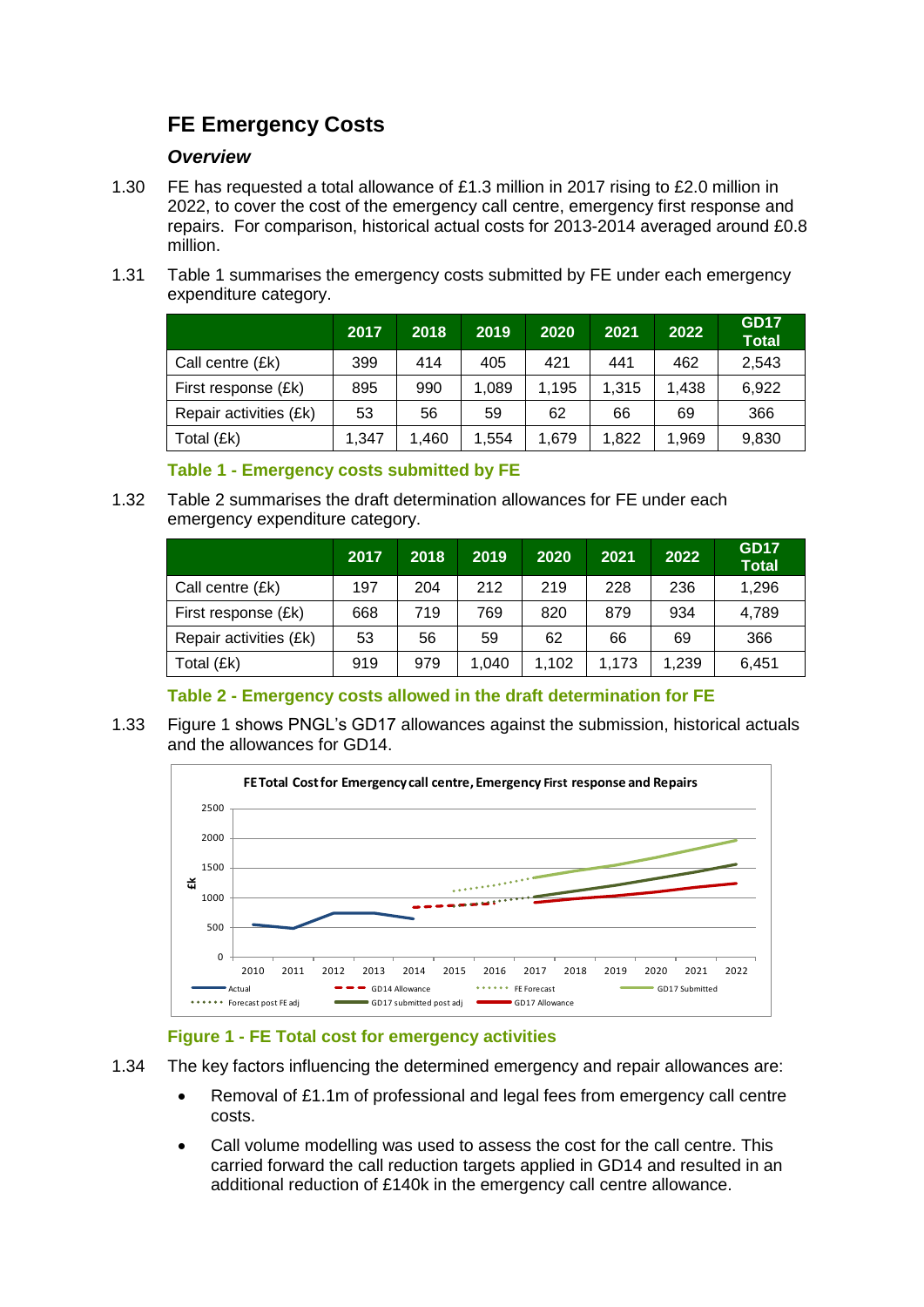- Reallocation of £1.03m of meter replacement costs included in emergency first response operating expenditure to domestic meter capital expenditure.
- The number of estimated emergency jobs was adjusted to align with modelled call numbers to assess the cost for emergency first response activity. In addition a lower unit rate of £5 was applied to jobs closed without a visit. The combined effect resulted in an additional reduction of £1.1m in the first response allowance.
- As in GD14, we are asking that PNGL and FE work more closely together in procuring an emergency call centre contract to ensure that costs are as low as possible.

# *FE Call Centre Allowance*

- 1.35 Calls to the emergency call centre comprise of emergency reports that require investigation by a first call operative (FCO) and calls categorised as general enquiries which require no further action.
- 1.36 National Grid delivers the emergency call handling services for PNGL under contract as described earlier in this Annex.
- 1.37 FE has requested an annual allowance of around £0.4m in 2017 rising to over £0.45m in 2022 for the handling of emergency calls.
- 1.38 [Figure 2](#page-4-0) compares actual expenditure and GD17 projections to the allowances determined from the GD14 model. This shows that FE's submitted costs are higher. They also increase more rapidly than the GD14 model profile over the GD17 period.



#### **Figure 2 - FE Emergency call centre cost submission**

- <span id="page-4-0"></span>1.39 The stepped increase evident in FE costs in 2015 results from the inclusion of professional and legal fees from this point onwards. This expenditure represents over 40% of the company's submitted costs on average.
- 1.40 We can see no justification for the inclusion of professional and legal fees against this activity. We have therefore excluded them from the allowance. This reduces FE's allowance by £1.1m over the GD17 period.
- 1.41 The level of professional and legal fees in FE's GD17 submission has increased generally when compared to GD14. We do not believe that the scale of this increase is justified and our treatment of this issue across the submission as a whole is explained in more detail in chapter 6.
- 1.42 [Figure 3](#page-5-0) shows that the submitted costs move closer to the GD14 assessment in 2015 when professional and legal fees are excluded. However they still rise more rapidly during GD17 than the GD14 profile suggested.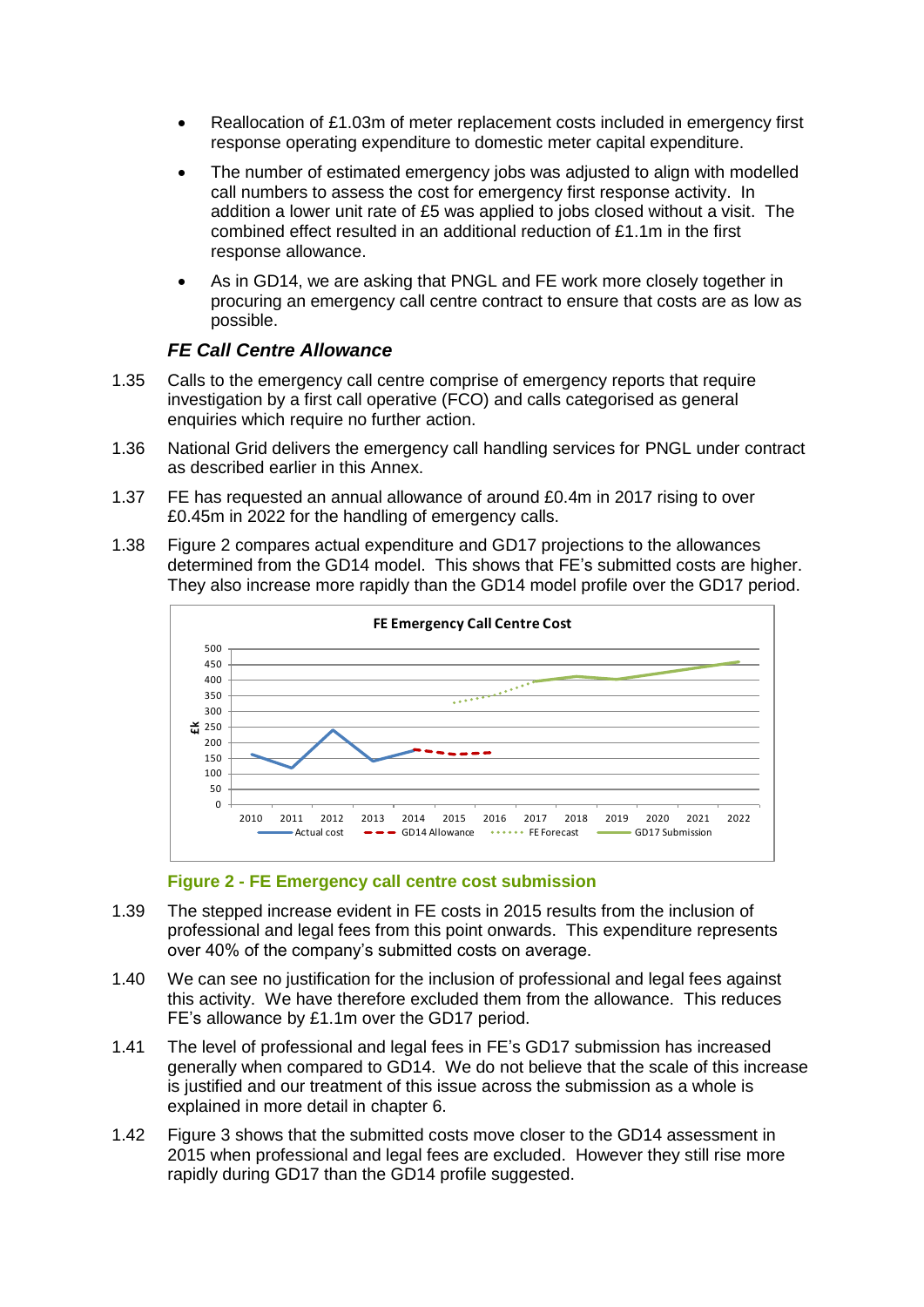

#### **Figure 3 - FE Emergency call centre cost submission following professional and legal fee deduction**

- <span id="page-5-0"></span>1.43 In the PNGL and call centre contract sections in this Annex we explain how operational changes introduced by PNGL in 2014 reduced the number of calls going to the emergency call centre significantly.
- 1.44 This led to National Grid renegotiating its contracts on the basis of a fixed management fee.
- 1.45 The move to this type of pricing model effectively establishes a lower limit of costs for this service. The opportunity to reduce costs is therefore restricted to the number of calls that exceed the threshold defined in the contract in any given year.
- 1.46 We expect FE to continue to consider how it can best manage call handling arrangements in order to minimise the number of calls that exceed the contract threshold. This should include engagement with PNGL to assess any opportunities for shared learning with regard to changes in operational practice.
- 1.47 We will discuss this further with FE prior to the final determination to satisfy ourselves that the company is taking all reasonable steps to limit costs within the defined contract arrangements.
- 1.48 The assessment of FE's GD17 allowance for the draft determination is based on call numbers from the updated call centre model described earlier in this Annex. The modelled numbers include for a target reduction of 3% per year for calls from existing customers and 1% for calls from new customers from 2018.
- 1.49 The model predicts lower call volumes for FE throughout the period. Although it predicts that call volumes will increase over the GD17 period they do so less rapidly than the figures submitted by FE and from a lower base.
- 1.50 We previously explained why we believe that PNGL and FE should adopt a more collaborative approach to the procurement of call handling services for NI. Notwithstanding these comments, we recognise that the renegotiated National Grid contract represents an acceptable delivery model. We have therefore taken contract rates and applied these to modelled call numbers to assess an appropriate allowance for GD17.
- 1.51 Comparison of the modelled allowance to the contract costs submitted by FE following the removal of professional and legal fees, shows that the FE's figures are around £140k higher over the GD17 period. FE's' allowance has therefore been reduced by this amount.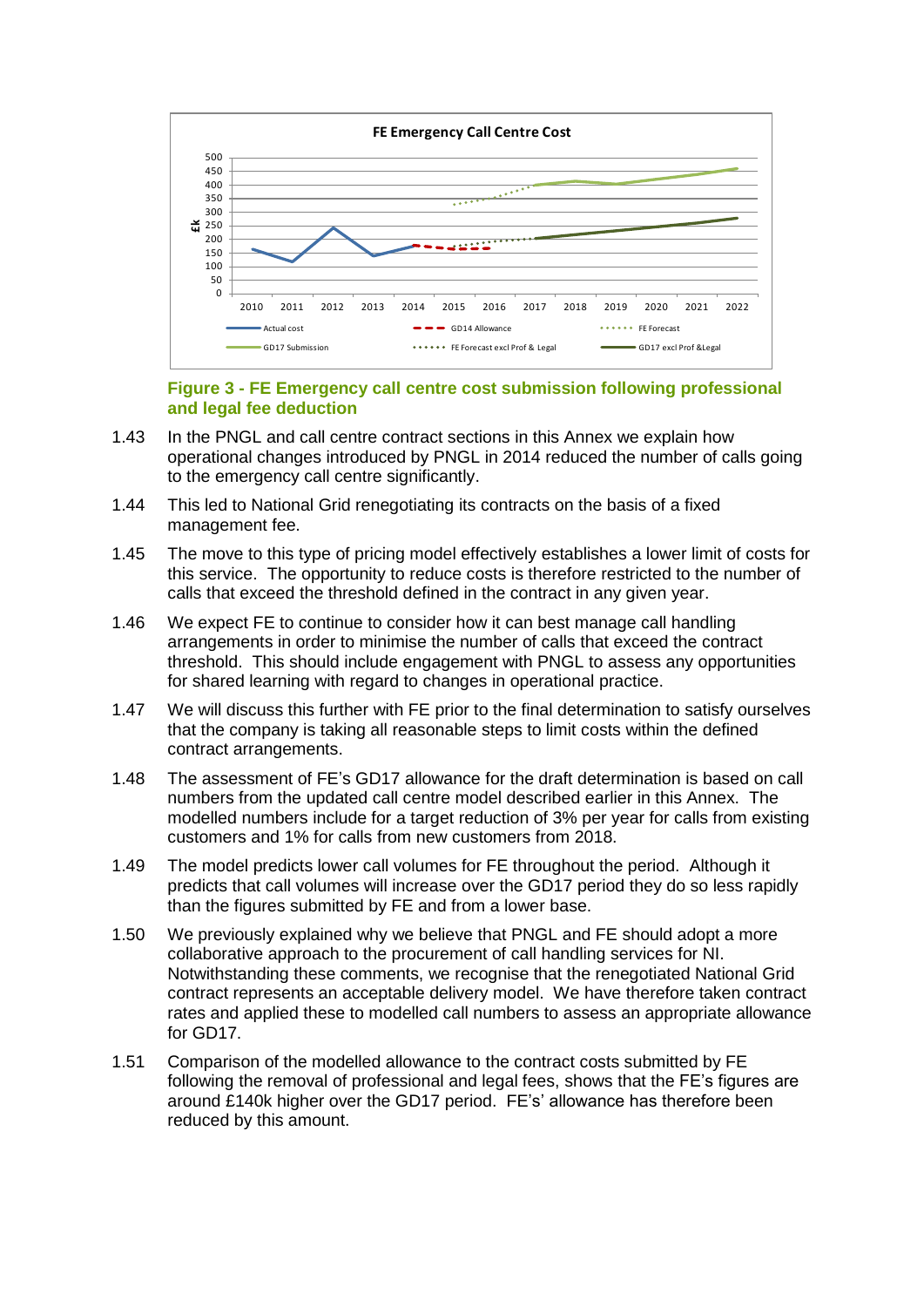1.52 [Table 3](#page-6-0) shows the reduction in the submitted figures resulting from the deduction of professional and legal fees as well as the final allowance following adjustment for modelled call numbers.

|                                                                    | 2017  | 2018  | 2019  | 2020  | 2021  | 2022  | <b>GD17</b><br><b>Total</b> |
|--------------------------------------------------------------------|-------|-------|-------|-------|-------|-------|-----------------------------|
| Submission (£k)                                                    | 399.2 | 414.0 | 405.3 | 421.4 | 441.2 | 461.5 | 2542.6                      |
| Submission following<br>Professional & Legal<br>Fee deduction (£k) | 203.8 | 216.9 | 230.6 | 245.1 | 261.5 | 278.1 | 1436.1                      |
| Allowance (£k)                                                     | 197.2 | 204.5 | 211.7 | 219.1 | 227.6 | 235.5 | 1295.7                      |

#### **Table 3 - FE Emergency call centre allowance, £k**

<span id="page-6-0"></span>1.53 [Figure 4](#page-6-1) shows the GD17 allowance relative to historic expenditure, the allowance determined in GD14 and submitted costs. The GD17 allowance largely extends the challenge applied to FE in GD14. The 'step' change in the determined allowances between 2016 and 2017 results from the higher fixed costs associated with the revised contract arrangements being implemented by National Grid.



#### <span id="page-6-1"></span>**Figure 4 - FE Emergency call centre cost allowance**

# *FE Emergency First Response Allowance*

1.54 [Figure 5](#page-6-2) compares actual expenditure and GD17 expenditure projections to the allowances determined in GD14 for emergency first response costs. This shows that FE's projected costs lie above the cost challenge applied. They also increase at a higher rate than previously determined.



<span id="page-6-2"></span>**Figure 5 - FE Emergency first call response cost submission**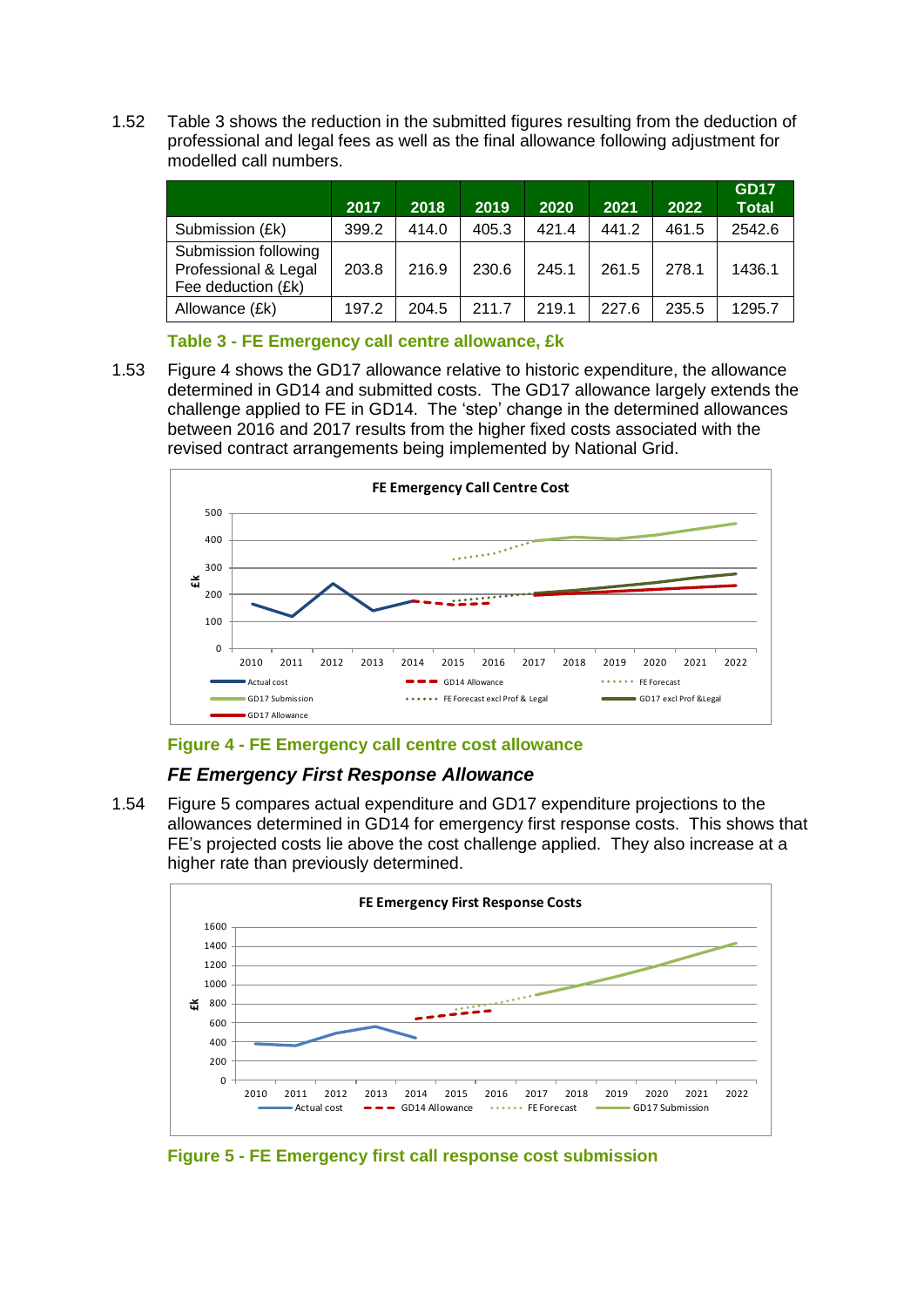- 1.55 Checks on FE's submitted costs show that they include costs for replacement of meters which are not yet life expired, but are replaced as part of the job. These costs should have been allocated to capex.
- 1.56 We have used FE's assumptions on the percentage of meter/meter installation jobs which result in a replacement and the unit cost quoted by the company to calculate the embedded meter replacement costs. We estimate that this equates to £1.03m over the GD17 period and have reallocated this amount to domestic meter capex.
- 1.57 Although costs fall as a result of this reallocation, the relative position to the GD14 assessment remains the same as shown in [Figure 6.](#page-7-0) This is because historic costs also included this expenditure.



#### **Figure 6 - FE Emergency first call response cost submission following meter cost reallocation to capex**

- <span id="page-7-0"></span>1.58 FE contracts first call response services to an external contractor. Fixed costs represent a higher proportion of overall costs for FE and this contributes to a relatively high cost per emergency.
- 1.59 The variable cost unit rate for emergency jobs quoted by FE is also much higher than that quoted by PNGL. We recognise that FE has to operate two separate operational areas for responding to emergencies, due to the nature of its distribution area and the rapid response times defined in its standards of performance. This explains, at least in part, why the variable cost unit rate might be higher than for PNGL who operate a single, more compact, response area.
- 1.60 For the draft determination we have not made any adjustment to FE's allowance on the basis of the unit cost differential for jobs requiring a visit. We will however consider this further for the final determination. We will ask FE to explain in more detail why it is unable to these services as efficiently as others. In the absence of adequate justification we would be minded to apply an additional productivity challenge in the final determination.
- 1.61 Information provided by FE indicates that it applied the same unit rate to all jobs when estimating costs. This includes jobs closed by telephone without a visit. We do not consider this to be appropriate and would expect a much lower rate to be applied to this type of job.
- 1.62 In assessing FE's allowance for GD17, we have therefore applied a unit rate comparable to the emergency call centre enquiry rate to jobs closed without a visit. This aligns with the approach adopted by PNGL. If the company believes this to be inappropriate it should explain why in its response to the draft determination. Any response should clarify any associated impact on the unit rate for jobs requiring a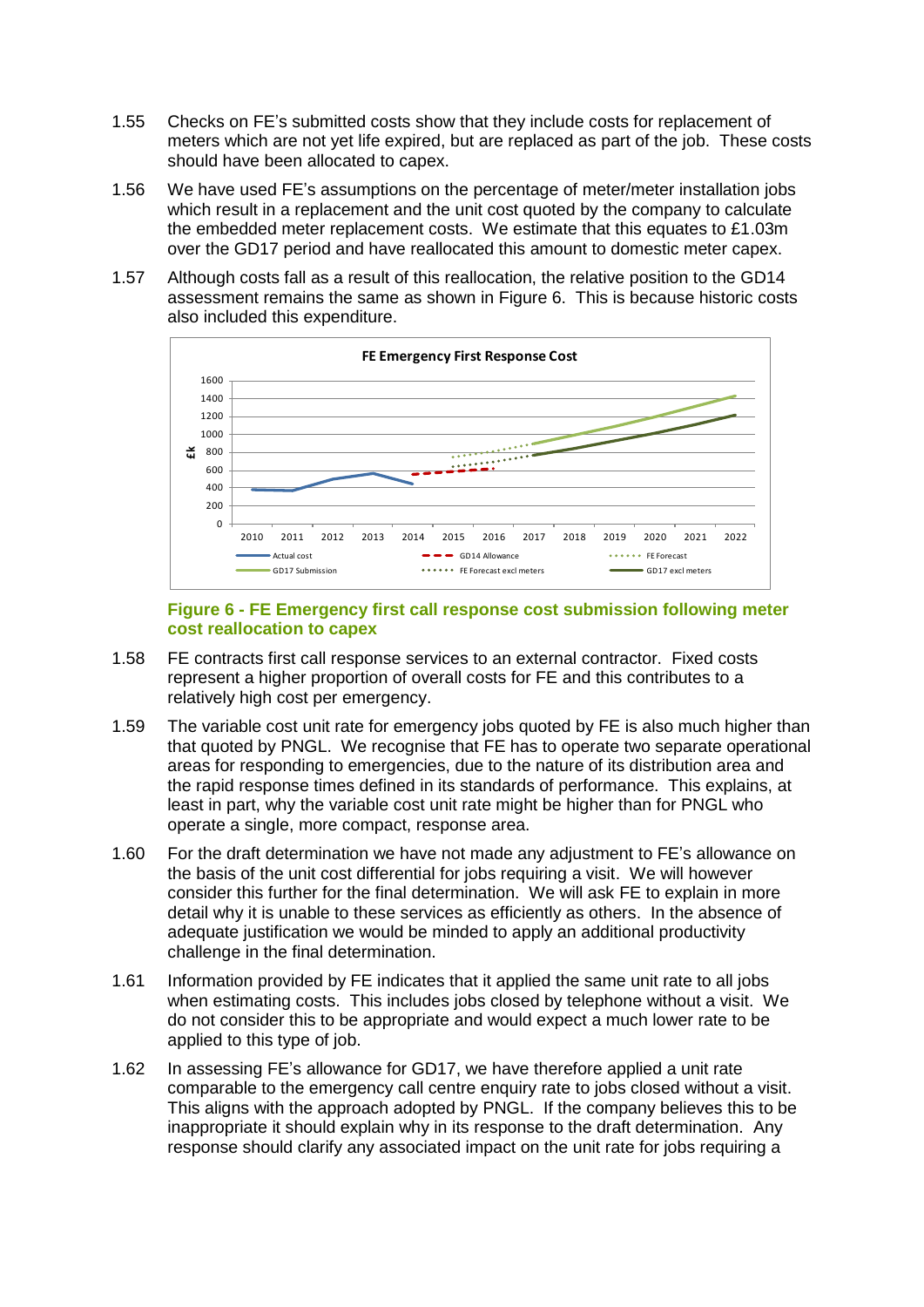visit. This will allow us to take this into account when deciding whether to apply an additional productivity challenge to jobs requiring a visit in the final determination.

- 1.63 In addition to the unit rate adjustment for jobs closed by telephone, we have reassessed FE's submitted contractor costs on the basis of the target reduction in call volumes from the call centre model. We have assumed that the proportions of calls in each category remain the same as the company's submission and that the target reduction therefore reduces the number of calls that result in a job.
- 1.64 Contractor costs have been estimated from the revised job numbers by applying company unit rates to jobs requiring a visit and a lower rate to jobs closed by telephone as previously described. The allowance determined through this approach is £1.1m lower than that submitted by FE.
- 1.65 [Table 4](#page-8-0) shows the reduction in the submitted figures resulting from the reallocation of meter replacement costs as well as the final allowance following the adjustment for reduced job numbers estimated from the call modelling.

|                                                                | 2017  | 2018  | 2019    | 2020    | 2021    | 2022    | <b>GD17</b><br><b>Total</b> |
|----------------------------------------------------------------|-------|-------|---------|---------|---------|---------|-----------------------------|
| Submission (£k)                                                | 894.7 | 989.6 | 1.089.2 | 1,195.3 | 1.315.1 | 1,437.7 | 6,921.6                     |
| Submission following<br>meter replacement<br>reallocation (£k) | 767.1 | 845.9 | 928.9   | 1,016.8 | 1,116.5 | 1,218.3 | 5,893.6                     |
| Allowance (£k)                                                 | 668.5 | 718.7 | 768.8   | 820.3   | 879.1   | 933.9   | 4,789.3                     |

**Table 4 - PNGL Emergency first response allowance, £k**

<span id="page-8-0"></span>1.66 [Figure 7](#page-8-1) shows the GD17 allowance relative to historic expenditure, the allowance determined in GD14 and submitted costs. The GD17 allowance effectively extends the challenge applied to FE in GD14.



#### **Figure 7 - FE Emergency first call response cost allowance**

<span id="page-8-1"></span>1.67 [Figure 8](#page-9-0) demonstrates the challenge when expressed in terms of cost per connection.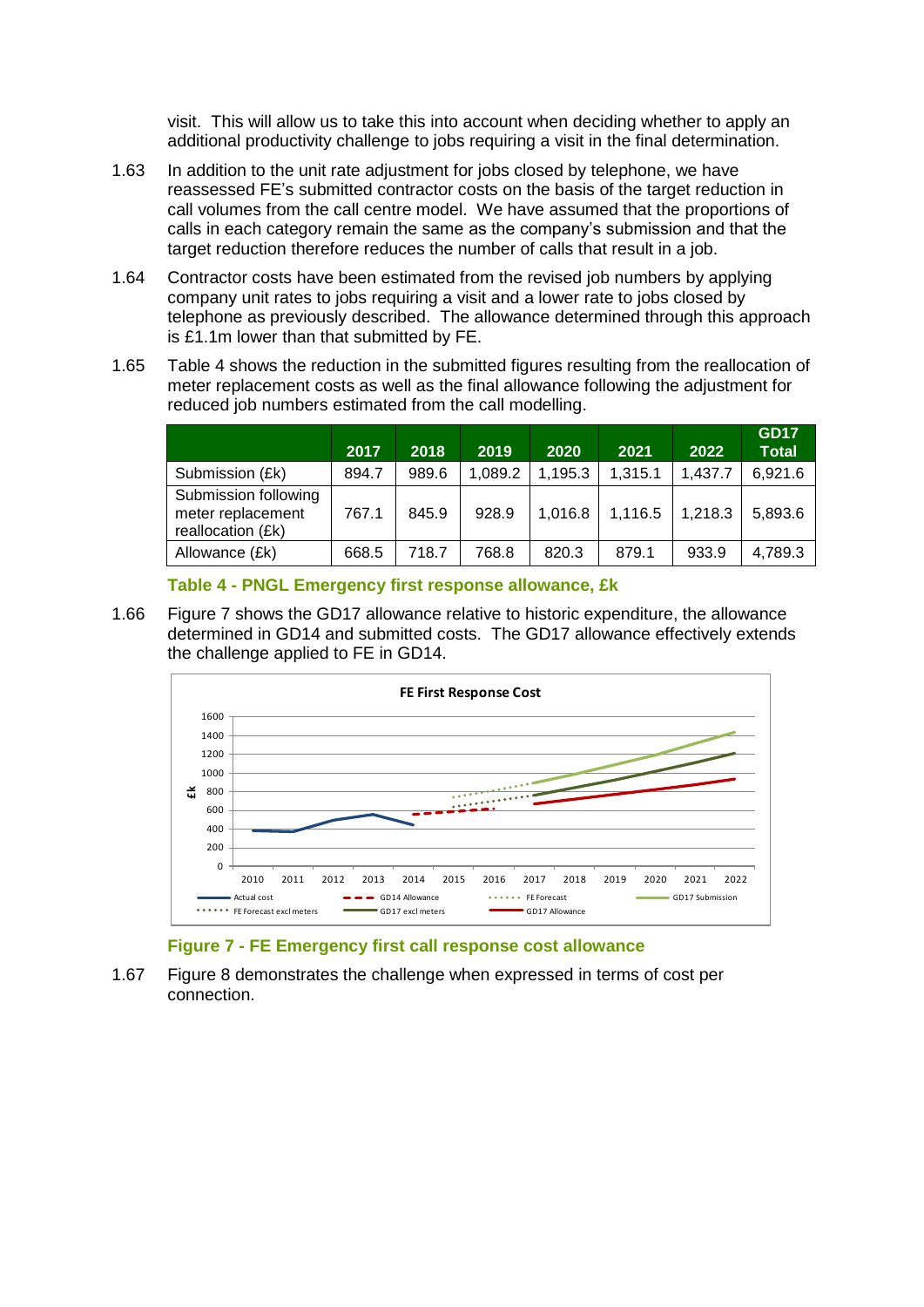

**Figure 8 - FE Emergency first call response cost allowance per connection**

<span id="page-9-0"></span>1.68 The ability of FE to deliver any further savings through the adoption of any of the call handling changes introduced by PNGL will be considered following receipt of the response requested for emergency call centre costs.

### *FE Repair Activity Allowance*

- 1.69 Repair team costs result from either gas escapes from main or service pipes due to joint problems (condition problems) or third party interference damage.
- 1.70 We would expect the majority of costs associated with third party damage to be recoverable. FE netted off all of its third party costs with contributions its submission, which is in line with what we expect.
- 1.71 Consideration of FE's overall unit cost of repairs over the GD17 period, following deduction of third party contributions, shows that on average they are lower than the company's actual unit rate in 2014 and those of PNGL
- 1.72 FE's submitted costs have been allowed in the draft determination on the basis of the relatively low levels of annual expenditure and the positive unit cost comparisons.
- 1.73 The GD17 allowance is summarised in [Table 5.](#page-9-1)

| Allowance (£k) | 53.3 1 |  | 56.1   59.1   62.2 | 65.8 69.4 | 365.8 |
|----------------|--------|--|--------------------|-----------|-------|

<span id="page-9-1"></span>**Table 5 - FE Repair allowance, £k**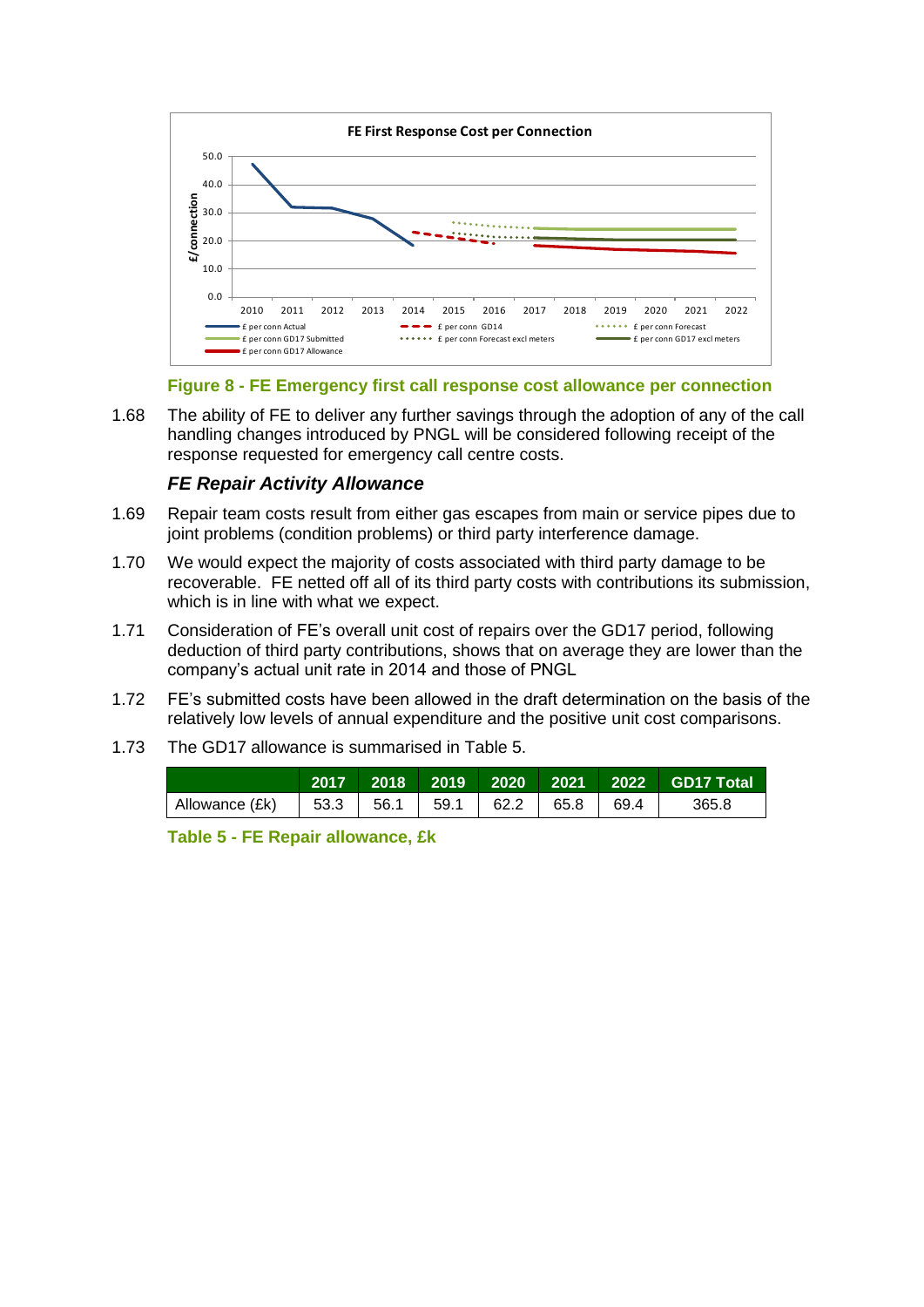# **PNGL Emergency Costs**

#### *Overview*

- 1.74 PNGL has requested a total allowance of £2.3 million in 2017 rising to £2.6 million in 2022, to cover the cost of the emergency call centre, emergency first response and repair activities. For comparison, historical actual costs for 2013-2014 averaged around £2.2 million.
- 1.75 [Table 6](#page-10-0) summarises the emergency costs submitted by PNGL under each emergency expenditure category.

|                           | 2017  | 2018  | 2019  | 2020  | 2021  | 2022  | <b>GD17 Total</b> |
|---------------------------|-------|-------|-------|-------|-------|-------|-------------------|
| Call centre (£k)          | 445   | 451   | 461   | 472   | 475   | 490   | 2,795             |
| First response (£k)       | 1,409 | 1,437 | 1.481 | 1,526 | 1.540 | 1.604 | 8,998             |
| Repair activities<br>(Ek) | 461   | 472   | 485   | 498   | 507   | 522   | 2,946             |
| Total (£k)                | 2.314 | 2,361 | 2.428 | 2.496 | 2,523 | 2,617 | 14,739            |

**Table 6 – Emergency costs submitted by PNGL**

<span id="page-10-0"></span>1.76 [Table 7](#page-10-1) summarises the draft determination allowances for PNGL under each emergency expenditure category.

|                           | 2017  | 2018  | 2019  | 2020  | 2021  | 2022  | <b>GD17 Total</b> |
|---------------------------|-------|-------|-------|-------|-------|-------|-------------------|
| Call centre (£k)          | 445   | 451   | 461   | 472   | 475   | 490   | 2.795             |
| First response (£k)       | 1.290 | 1.316 | 1,355 | 1,396 | 1.409 | 1.467 | 8,232             |
| Repair activities<br>(Ek) | 447   | 458   | 470   | 482   | 491   | 505   | 2,853             |
| Total (£k)                | 2,181 | 2,225 | 2,287 | 2,350 | 2,375 | 2,462 | 13,880            |

# **Table 7 - Emergency costs allowed in the draft determination for PNGL**

<span id="page-10-1"></span>1.77 [Figure 9](#page-10-2) shows PNGL's GD17 allowances against the submission, historical actuals and the allowances for GD14.



# **Figure 9 – PNGL Total cost for emergency activities**

- <span id="page-10-2"></span>1.78 The key factors influencing the determined emergency and repair allowances are:
	- The profit element has been removed from PNGL Energy Services (PES) related works in line with the approach adopted in GD14. This results in a total reduction of £0.86m.
	- Call volume modelling was used to assess the submitted cost for the call centre. This carried forward the call reduction targets applied in GD14.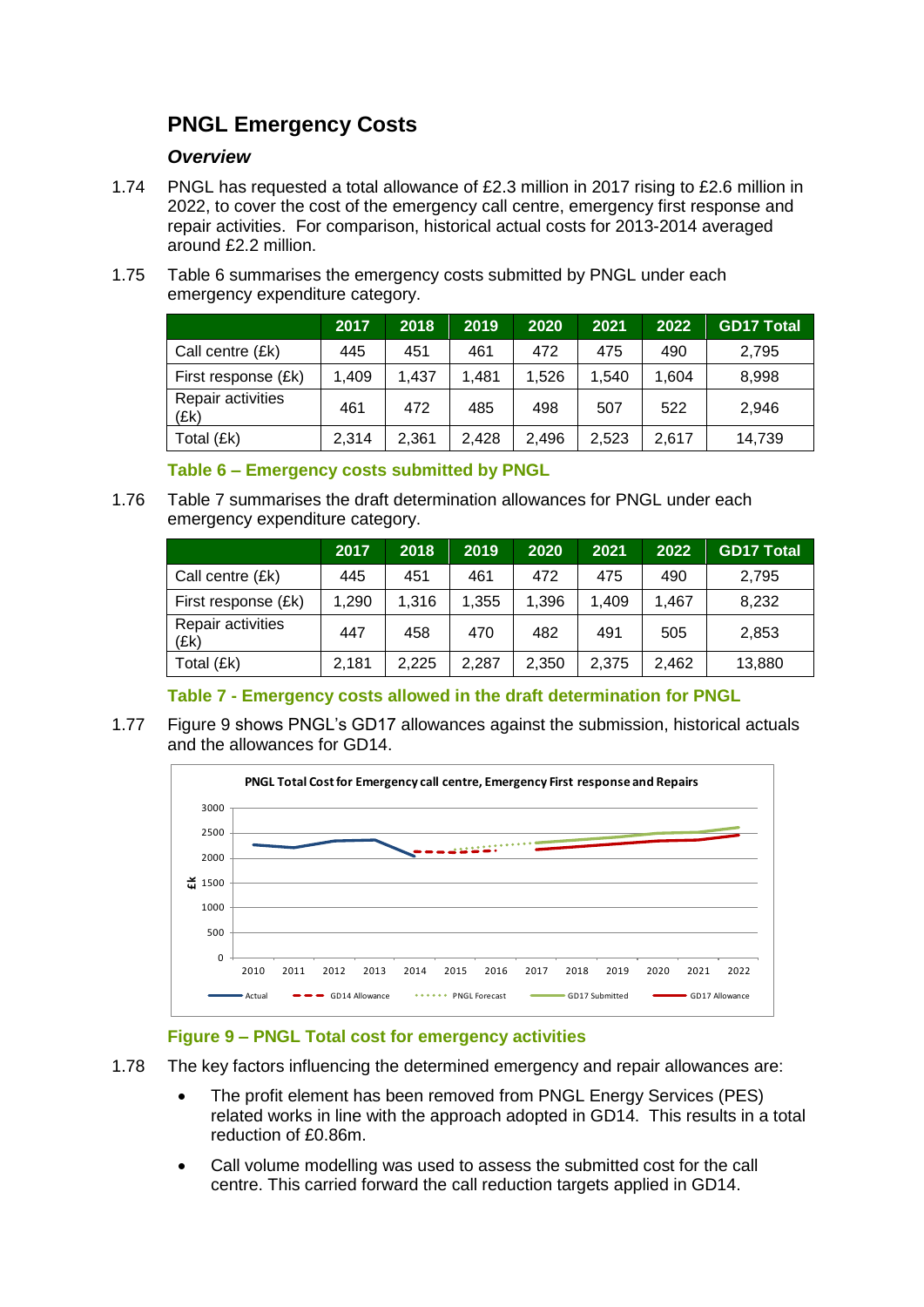- The number of estimated emergency jobs was adjusted to align with modelled call numbers to assess the submitted cost for emergency first response activity.
- The cost reductions delivered in 2014 by PNGL as a result of operational changes in the handling non-emergency meter calls are noted and welcomed.
- As in GD14, we are asking that PNGL and FE work more closely together in procuring an emergency call centre contract to ensure that costs are as low as possible.

#### *PNGL Call Centre Allowance*

- 1.79 Calls to the emergency call centre comprise of emergency reports that require investigation by a first call operative (FCO) and calls categorised as general enquiries which require no further action.
- 1.80 National Grid delivers the emergency call handling services for PNGL under contract as described earlier in this Annex.
- 1.81 PNGL has requested an annual allowance of around £0.45m in 2017 rising to around £0.5m in 2022 for the handling of emergency calls.
- 1.82 [Figure 10](#page-11-0) compares actual expenditure and GD17 projections to the allowances determined from the GD14 model. This shows that PNGL are outperforming the overall cost challenge applied.



#### **Figure 10 - PNGL Emergency call centre cost submission**

- <span id="page-11-0"></span>1.83 The improvement primarily results from the delivery of significant cost reductions in 2014. From this point onwards costs appear to increase broadly in line with the GD14 model profile.
- 1.84 PNGL delivered these savings in response to the cost challenge applied by the Utility Regulator in GD14. It has done so by transferring non-emergency meter calls from the emergency call centre to its local call centre in Belfast during working hours. Approximately 60% of non-emergency meter calls have been transferred which reduces the overall number of calls dealt with by the emergency call centre by around 20%.
- 1.85 We welcome the action taken by PNGL and the significant reduction in costs that this achieved. PNGL has achieved this for only a marginal increase in cost at the local call centre.
- 1.86 The recent move to a contract with National Grid which is primarily based on a fixed management fee has established a lower limit of costs for call handling services. The opportunity to reduce costs is therefore restricted to the number of calls that exceed the threshold defined in the contract in any given year.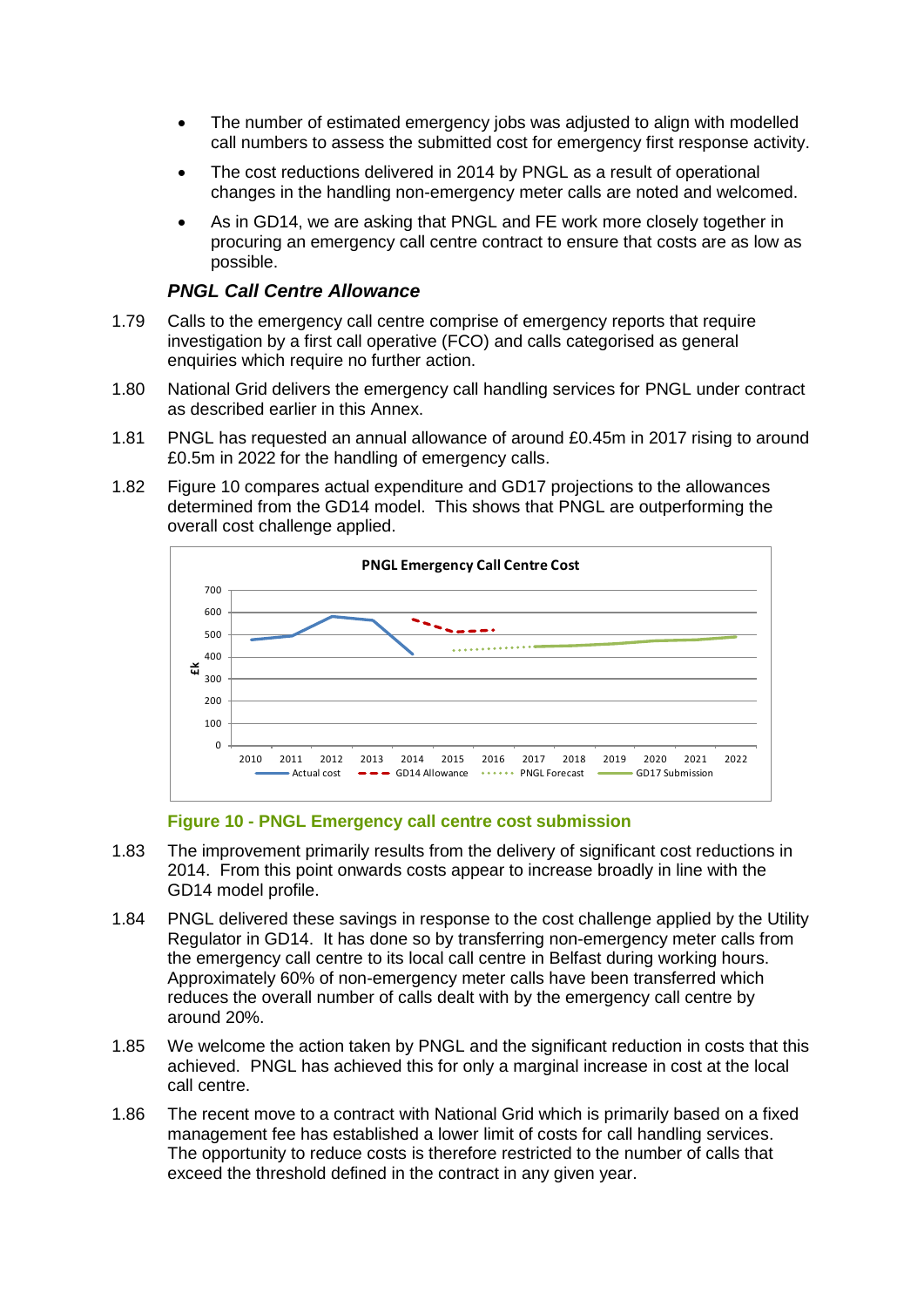- 1.87 The action taken by PNGL to transfer a large proportion of non-emergency meter calls to its contact centre in Belfast during working hours will help limit the number of calls exceeding the National Grid threshold.
- 1.88 We considered whether PNGL could transfer any of its remaining meter calls to its local call centre moving forward. We however accept that this would be difficult to achieve. This is because all calls outside working hours are dealt with by the external emergency call centre. In addition it is acknowledged that some of the calls during working hours could be emergencies which would need to be dealt with by the emergency call centre directly. We have therefore assumed that call transfers to the local call centre will remain at current levels in our draft determination assessment.
- 1.89 The assessment is therefore based on call numbers from the updated call centre model described earlier in this Annex. The modelled numbers include for a target reduction of 3% per year for calls from existing customers and 1% for calls from new customers from 2018.
- 1.90 Although the model estimates higher call volumes at the start of GD17, it estimates lower call volumes from around the middle of GD17 onwards. In overall terms the modelled call volumes are comparable to those submitted by PNGL.
- 1.91 We previously explained why we believe that PNGL and FE should adopt a more collaborative approach to the procurement of call handling services for NI. Notwithstanding these comments, we recognise that the renegotiated National Grid contract represents an acceptable delivery model. We have therefore taken contract rates and applied these to modelled call numbers to assess an appropriate allowance for GD17.
- 1.92 Comparison of the modelled allowance to the costs submitted by PNGL shows that they are reasonable. This is reflective of the savings achieved by PNGL through the transfer of non-emergency meter calls to the local call centre in GD14.
- 1.93 The draft determination therefore allows the full amount submitted by PNGL for call handling services as detailed in [Table 8](#page-12-0) and [Figure 11.](#page-12-1)



<span id="page-12-0"></span>



<span id="page-12-1"></span>**Figure 11 - PNGL Emergency call centre cost allowance**

*PNGL Emergency First Response Allowance*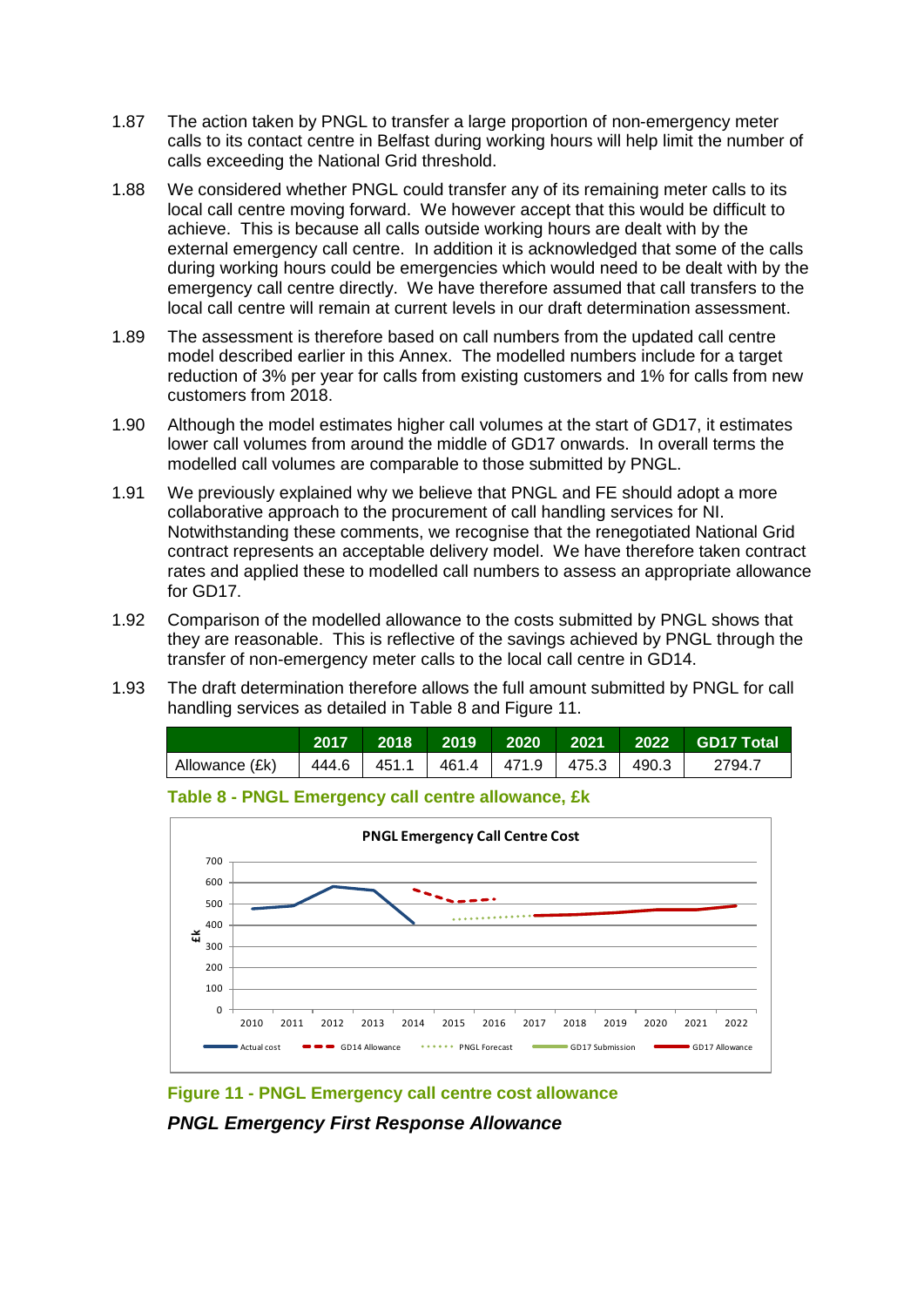1.94 [Figure 12](#page-13-0) compares actual expenditure and GD17 expenditure projections to the allowances determined in GD14 for emergency first response costs. This shows that PNGL are outperforming the overall cost challenge applied.



**Figure 12 - PNGL Emergency first call response cost submission**

- <span id="page-13-0"></span>1.95 The improvement primarily results from the delivery of significant cost reductions in 2014. From this point onwards costs appear to increase broadly in line with the GD14 model profile.
- 1.96 The delivery of the cost reduction in 2014 coincided with the transfer of nonemergency meter calls to PNGL's local call centre.
- 1.97 PNGL has advised that dealing with these calls at its own call centre provided the opportunity to introduce local operational improvements which increased the proportion that are closed without a visit. PNGL achieved this by investigating the types of call received and improving call handling scripts and operator training to limit the number of jobs created unnecessarily. As a consequence around 30% of meter calls handled locally are now closed without a visit, at a much lower cost.
- 1.98 We welcome the changes introduced by PNGL and the associated cost savings achieved. These are benefits that will continue to be realised moving forward.
- 1.99 We have looked at the variable rate applied by PNGL in its submission to jobs that require an engineer's attendance. This appears broadly reasonable. This is also the case for the much lower rate it has applied to jobs closed by telephone. The company's use of different unit rates to reflect the difference in the cost of closure for each type of job is appropriate. We have therefore concluded that there is no requirement to adjust the allowance on the basis of PNGL's unit costs or their application in the draft determination.
- 1.100 For the emergency call centre, the revised contract arrangements limit the ability to reduce costs by reducing call volumes. This is not the case for emergency response, where fixed costs represent a much lower percentage of the total cost. Assuming the proportions of calls in each category remain the same, the target reduction applied to emergency call numbers would also reduce the number that result in a job.
- 1.101 We have reassessed PNGL's contractor costs by applying the company's unit rates to job numbers that have been adjusted in line with the modelled call numbers. A comparison to the contractor costs submitted by the company shows that they are only marginally higher over the period. We have therefore concluded that there is no requirement to adjust the allowance on the basis of the modelled number of emergency calls resulting in a job in the draft determination.
- 1.102 In previous price controls we noted that PNGL contracts the delivery of first response emergency services to its subsidiary company, PNGL Energy Services (PES). In line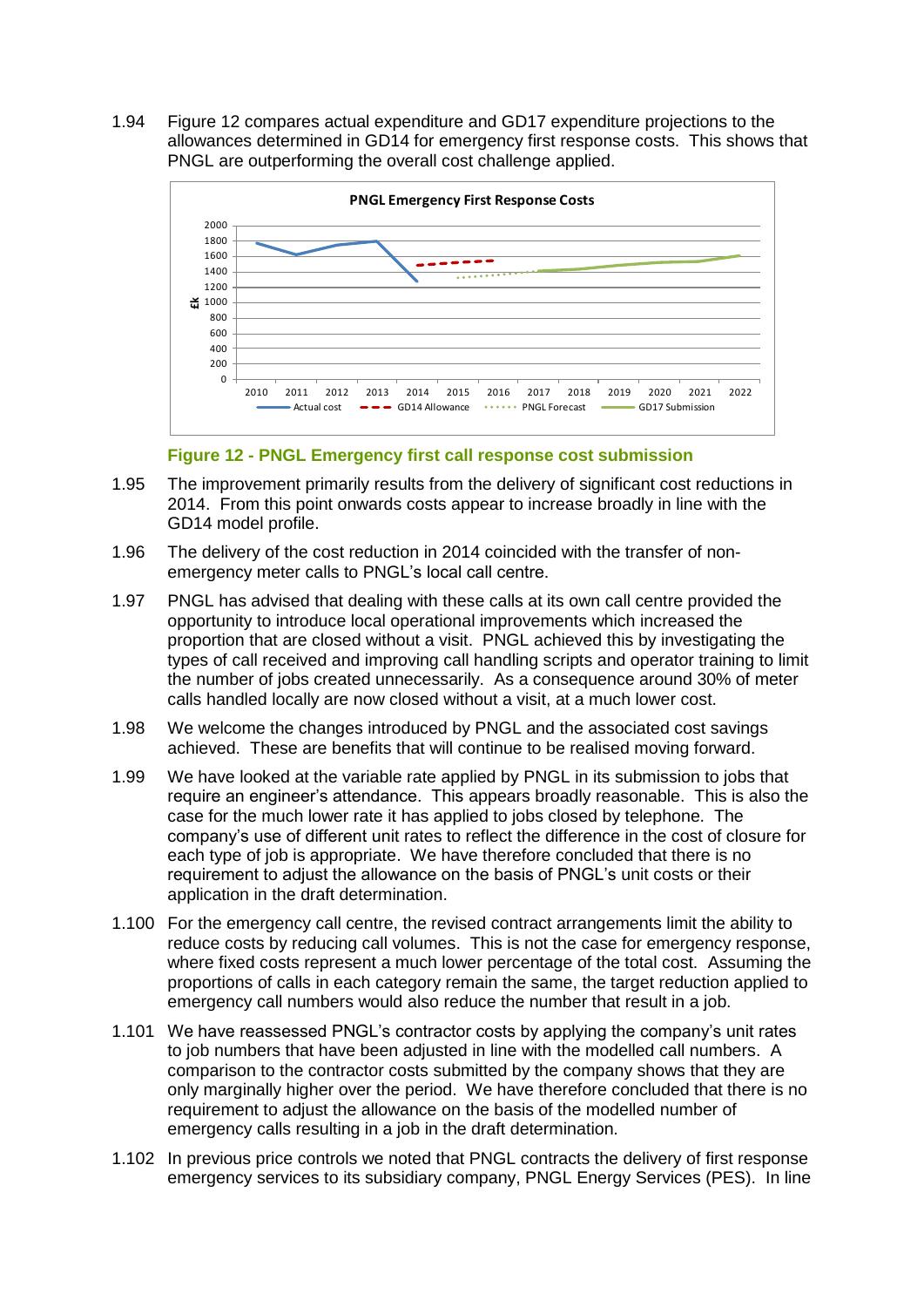with previous policy, we have decided to disallow profit margins of any related party in GD17.

- 1.103 PNGL has provided information which indicates that the profit element averaged 9.85% over the 3 year period from 2012 to 2014. This has been applied to the submitted contractor costs to determine the associated profit margin that is to be deducted from the allowance.
- 1.104 [Table 9](#page-14-0) shows the first response allowance for PNGL over the GD17 period following the deduction of the PES profit margin.

|                 | 2017    | 2018      | 2019                                  | 2020                          | 2021 | 2022 | GD <sub>17</sub><br>Total |
|-----------------|---------|-----------|---------------------------------------|-------------------------------|------|------|---------------------------|
| Submission (£k) | 1.408.9 | 1.437.4 L | 1,481.3   1,526.1   1,540.0   1,604.3 |                               |      |      | 8.998.0                   |
| Allowance (£k)  | 1.289.8 | 1.315.8   | 1,355.4                               | $1,396.0$   1,408.6   1,466.6 |      |      | 8.232.2                   |

**Table 9 - PNGL Emergency first call response cost allowance, £k**

<span id="page-14-0"></span>1.105 [Figure 13](#page-14-1) shows the GD17 total allowance relative to historic expenditure and the allowance determined in GD14. [Figure 14](#page-14-2) shows the same figures on a cost per connection basis.



<span id="page-14-1"></span>**Figure 13 - PNGL Emergency first call response cost allowance**



<span id="page-14-2"></span>

# *PNGL Repair Activity Allowance*

1.106 Repair costs result from either gas escapes from main or service pipes due to joint problems (condition problems) or third party damage.